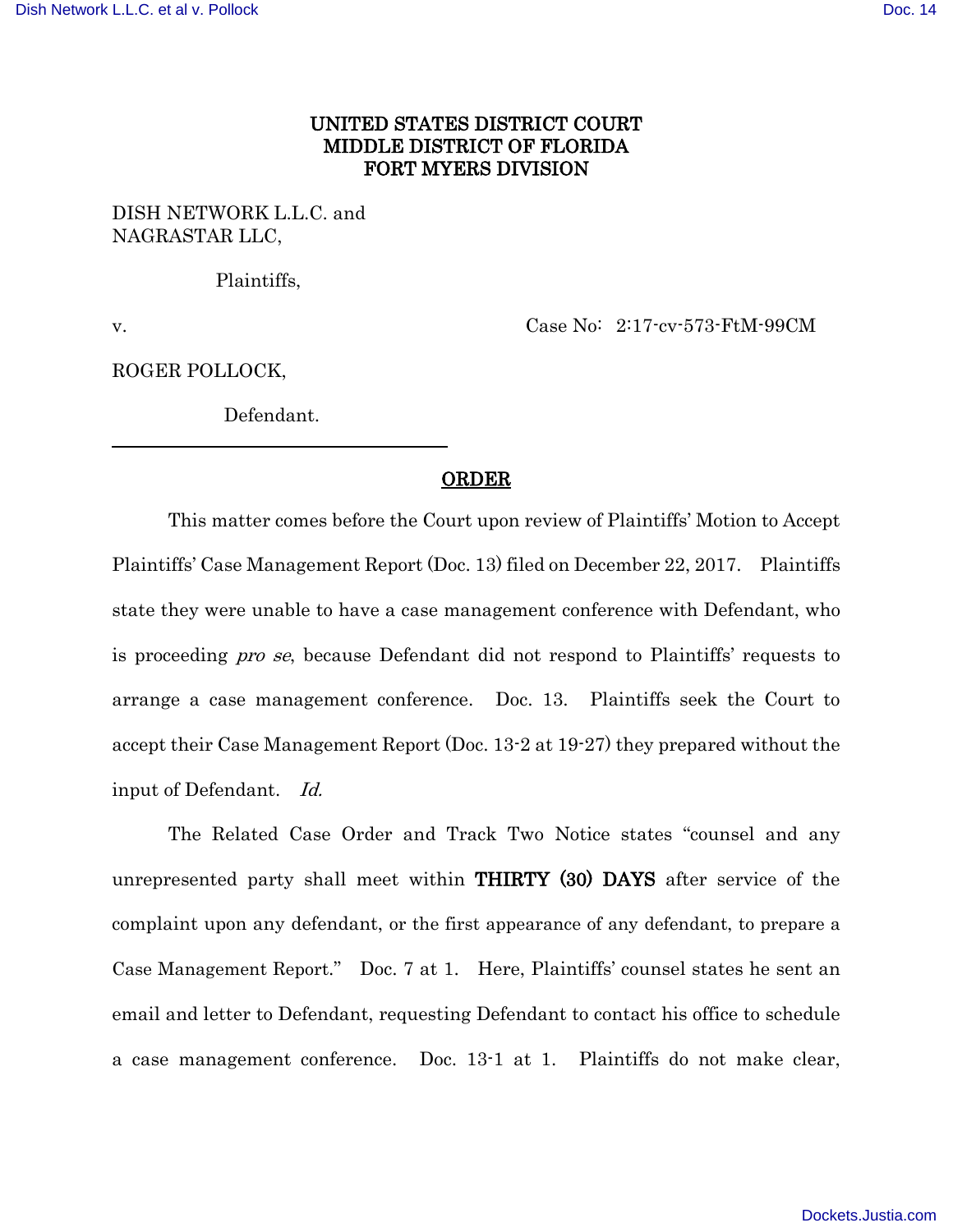however, whether Defendant received their correspondence and understood his obligation to participate in a case management conference. Doc. 13.

Given the timing of the year and Defendant's *pro se* status, the Court will direct Plaintiffs' counsel to contact Defendant via telephone and email to ensure that Defendant has an opportunity to participate in a case management conference. If Defendant does not respond to Plaintiffs or refuses to participate in a case management conference, Plaintiffs then must notify the Court. The Court further notes the Case Management Report prepared by Plaintiffs contain certain proposed deadlines that had passed. Doc. 13-2 at 19. Instead, a new Case Management Report must propose amended deadlines that have not yet passed.

The Court also advises Defendant that pursuant to the Court's Order (Doc. 7), he must respond to Plaintiffs' requests to arrange a case management conference and participate in a case management conference to prepare a Case Management Report. Defendant's failure to comply with this Order and participate in a case management conference could result in the Court recommending that a default be entered against Defendant.

ACCORDINGLY, it is hereby

## ORDERED:

1. Plaintiffs' Motion to Accept Plaintiffs' Case Management Report (Doc. 13) is DENIED without prejudice.

2. Plaintiffs shall have up to and including January 16, 2018 to contact Defendant via telephone and email to arrange a case management conference.

- 2 -